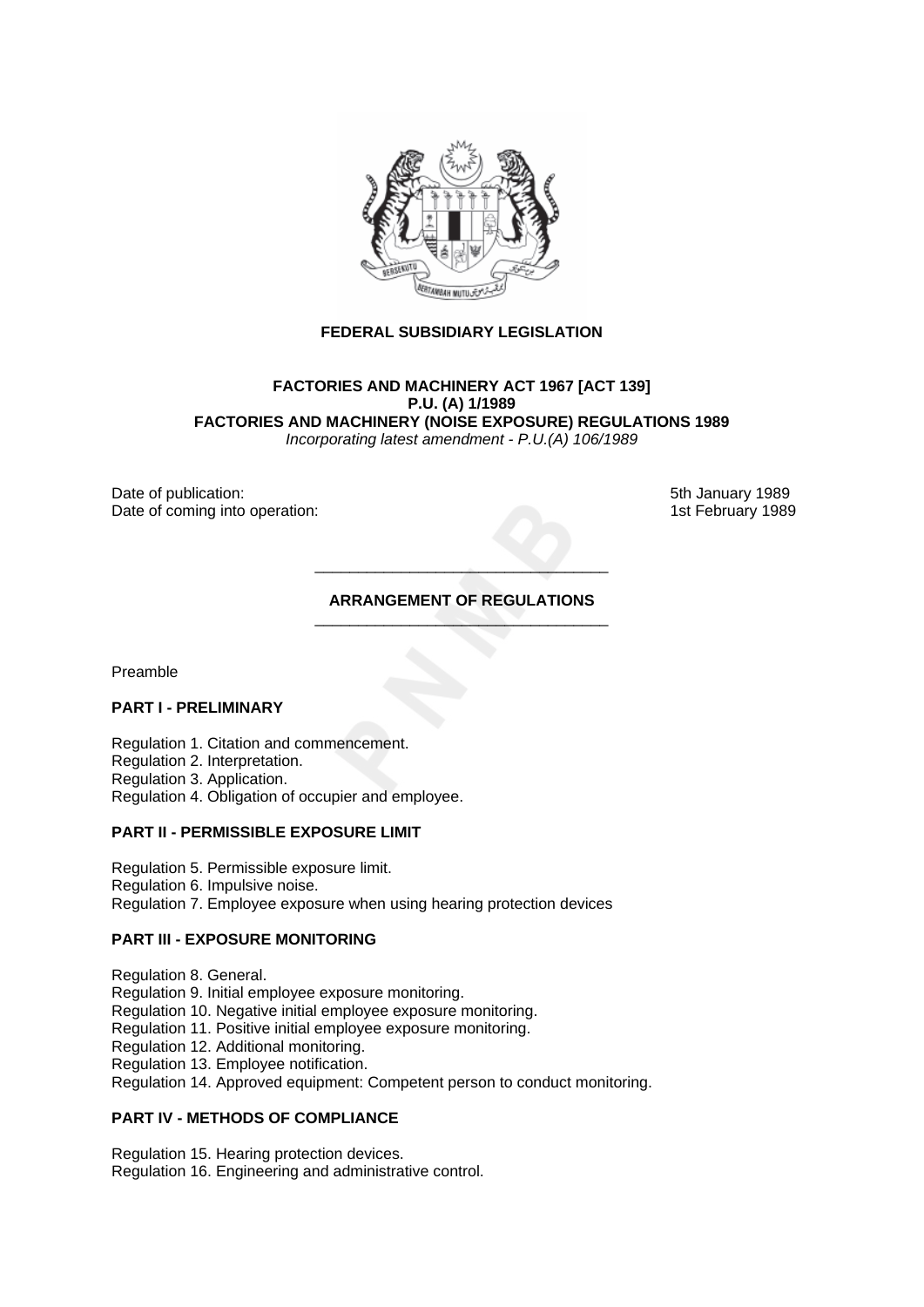## **PART V - HEARING PROTECTION DEVICES**

Regulation 17. General.

Regulation 18. Hearing protection device attenuation.

Regulation 19. Procedures on issuance, maintenance, inspection and training.

## **PART VI - AUDIOMETRIC TESTING PROGRAMME**

Regulation 20. General.

Regulation 21. Baseline audiogram and occupational and medical history record.

- Regulation 22. Frequency of audiometric testing.
- Regulation 23. Retest.

Regulation 24. Permanent standard threshold shift.

Regulation 25. Revised baseline audiogram.

Regulation 26. Audiometric measuring equipment.

## **PART VII - EMPLOYEE INFORMATION AND TRAINING**

Regulation 27. Training.

## **PART VIII - WARNING SIGNS**

Regulation 28. Warning signs.

#### **PART IX - RECORD KEEPING**

Regulation 29. Exposure monitoring records.

Regulation 30. Audiometric test records.

Regulation 31. Availability of records.

Regulation 32. Transfer of records.

## **PART X - MISCELLANEOUS**

Regulation 33. Amendment of Schedule. Regulation 34. Penalty.

FIRST SCHEDULE SECOND SCHEDULE

LIST OF AMENDMENTS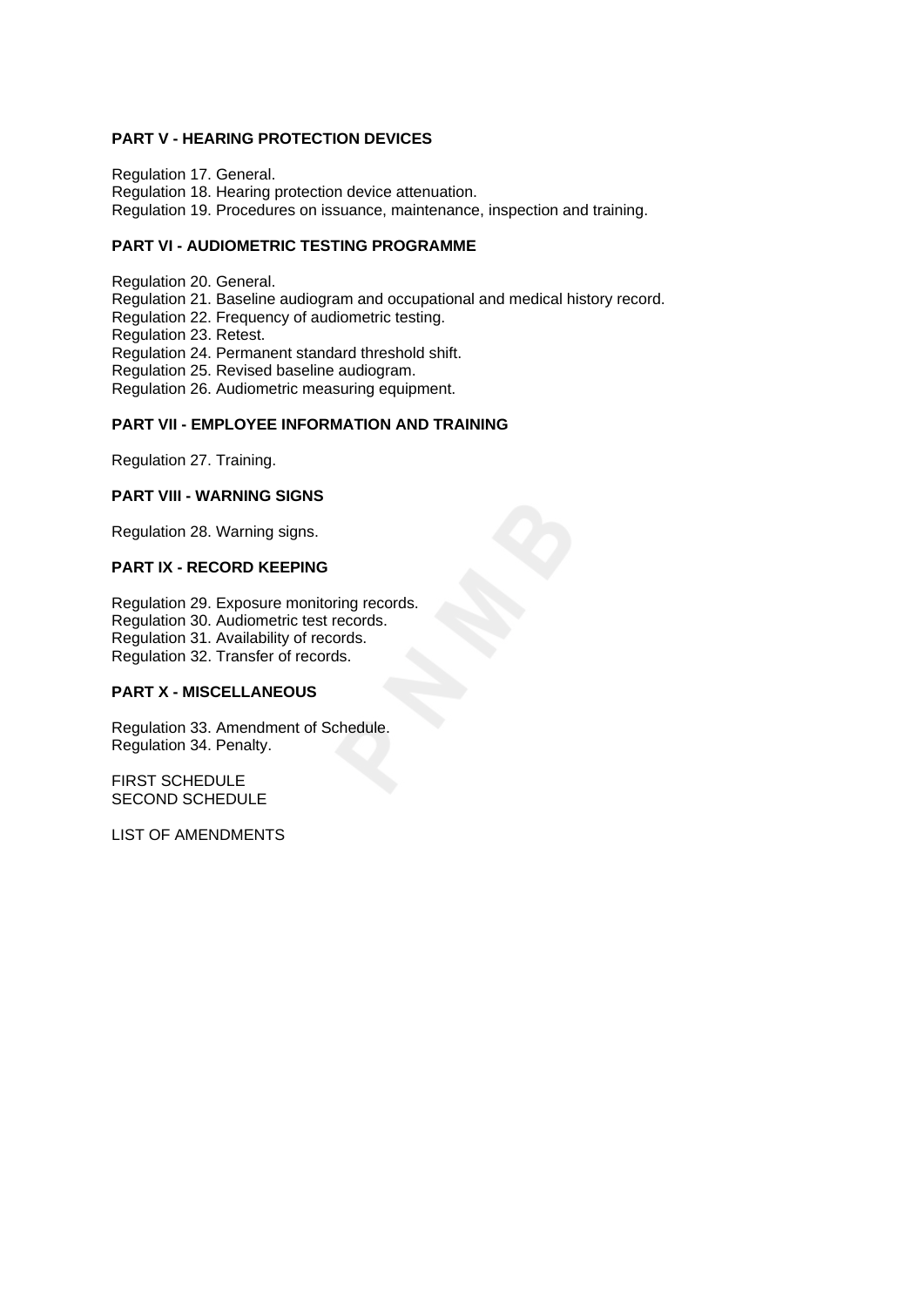## **Preamble**

IN exercise of the powers conferred by subsection (1) of section 56 of the Factories and Machinery Act 1967 [*Act 139*], the Minister makes the following regulations:

#### **PART I PRELIMINARY**

## **1. Citation and commencement.**

These Regulations may be cited as the **Factories and Machinery (Noise Exposure) Regulations 1989** and shall come into force on the 1st February 1989.

#### **2. Interpretation.**

In these Regulations, unless the context otherwise requires -

"action level" means equivalent continuous sound level of 85 dB(A) or daily noise dose equal to 0.5;

"administrative control" means any procedure that limits daily exposure to noise by control of work schedule;

"ambient noise" means the all-encompassing noise associated with a given environment, being usually a composite of sound levels from many sources near and far;

"annual audiogram" means the subsequent audiogram taken after the baseline audiogram;

"approved" means approved by the Chief Inspector in writing;

"audiogram" means a chart, graph or table resulting from an audiometric test showing an employee's hearing threshold levels as a function of frequency;

"audiometric measuring instrument" means an electroacoustical generator that provides pure tones of selected frequencies and of calibrated output, for the purpose of determining an employee's threshold of audibility;

"A-weighted sound level" means sound level measured with an instrument which is incorporated with an electrical network having the characteristics specified in the International Electrotechnical Commission (IEC), Publication 179;

"baseline audiogram" means the audiogram against which future audiograms are compared;

"competent person" means an employee or any other person appointed by an occupier and approved by the Chief Inspector to carry out employee exposure monitoring;

"continuous noise" means noise which has negligibly small fluctuations of sound level within the period of observation;

"dB" means decibel, a unit of measurement of unweighted sound level using a reference level of 20 micropascals;

"dB (A)" means decibel - A - weighted, a unit of measurement of sound level corrected to the A weighted scale using a reference level of 20 micropascals;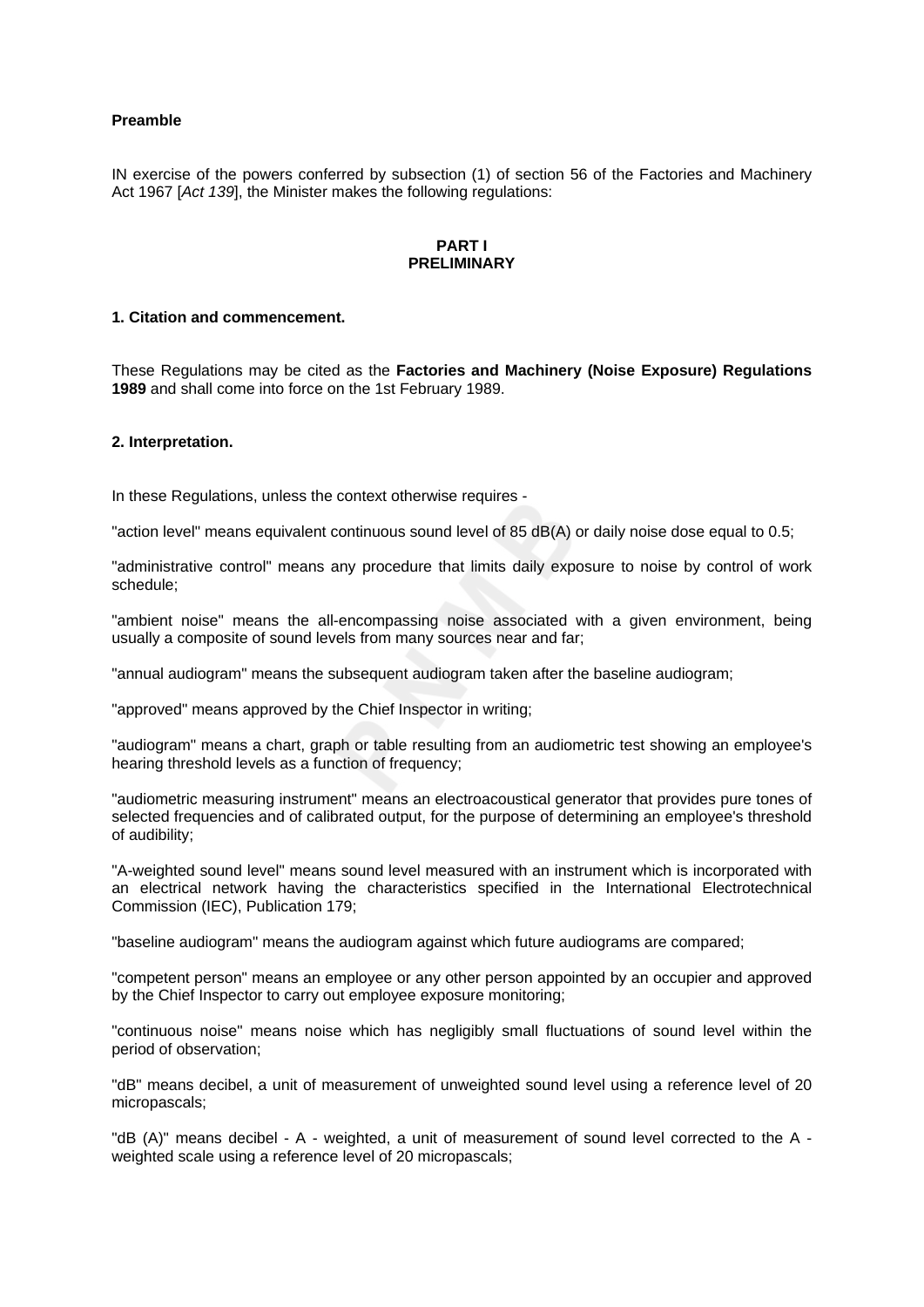"dB (A) - slow" means a unit of measurement of sound level indicated by a sound level meter, when used for a A - weighted sound level at slow response;

"daily noise dose D" means the cumulative noise exposure of an employee during a working day and is derived from the equation

|  |  | C <sub>1</sub> C <sub>2</sub><br>$D$ = ___ + ___ + __ + __ + |  |  |
|--|--|--------------------------------------------------------------|--|--|
|  |  | <b>T1 T2</b>                                                 |  |  |

where C1, C2, ........ Cn are the actual durations of exposure for an employee at the various noise levels, while T1, T2, ......., Tn are the respective duration limits obtained from the table in the First Schedule;

"employee" means a person employed in a factory by the occupier or by any person who contracts with the occupier to carry out the whole or any part of any work undertaken by the occupier in the course of and for the purpose of the occupier's trade or business;

"employee exposure" means exposure to noise measured with a noise measuring equipment at a position which most closely approximates with the noise levels at the head position of the employee during normal operation;

"engineering control" means the reduction of the noise level reaching the ear-drums of an employee by lessening the amount of noise transmitted to the employee's ear-drums or the amount of noise level produced, but does not include a reduction obtained by the use of a hearing protection device;

"equivalent continuous sound level" means the sound level that would produce a given daily noise dose if an employee were exposed to the sound level continuously over an 8-hour workday;

"hearing impairment" means the arithmetic average of the permanent hearing threshold level of an employee at 500, 1000, 2000 and 3000 Hz which is shifted by 25 dB or more compared to the standard audiometric reference level;

"hearing threshold level" means the amount, in dB, by which the threshold of audibility for an ear differs from the standard audiometric reference level;

"Hz" means Hertz, a unit of measurement of frequency, numerically equal to cycles per second;

"impulsive noise" means a variation in sound level that involve maxima at intervals of greater than one per second;

"intermittent noise" means a sound level which suddenly drops to the ambient level several times during the period of observation and the time during which the level remains at a constant value different from that of the ambient level being of the order of one second or more;

"noise dosimeter" means an instrument that integrates a function of sound pressure over a period of time in such a manner that it directly indicates a daily noise dose;

"noise level" means sound level;

"noise measuring equipment" means a sound level meter or a noise dosimeter;

"peak sound pressure level" means the peak instantaneous pressure expressed in dB, using a reference level of 20 micropascals;

"protection factor" [*Deleted by P.U.(A) 106/89*]

"quiet" means absence of exposure to sound levels exceeding 80 dB (A);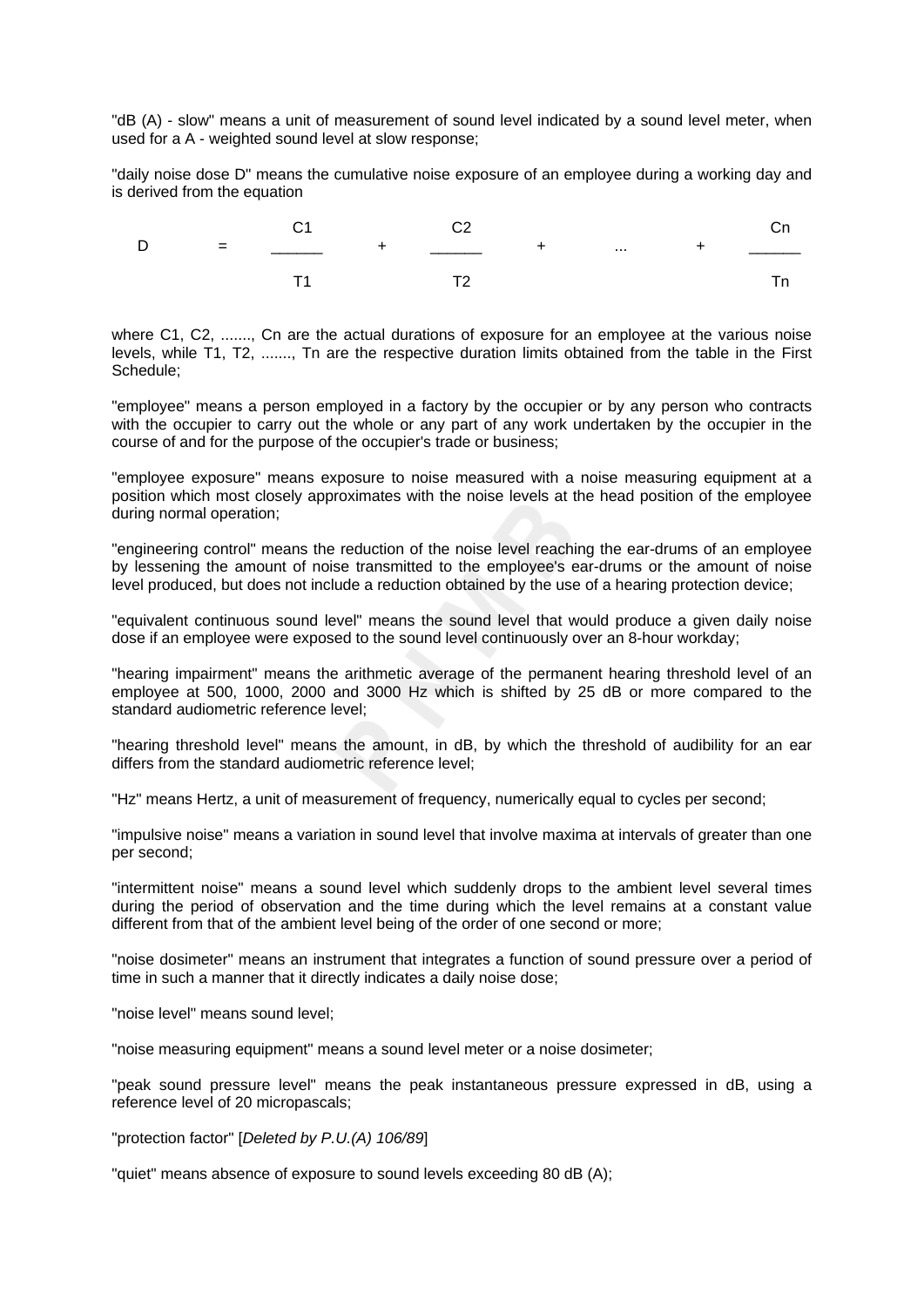"sound level meter" means an instrument for measurement of sound level;

"sound level" means ten times the common logarithm of the ratio of the square of the measured A - weighted sound pressure to the square of the standard reference pressure of 20 micropascals;

"standard audiometric reference level" means a declared value, at a particular frequency, meeting the requirements of International Standard ISO 389--1975;

"standard threshold shift" means an average shift of more than 10 dB at frequencies of 2000, 3000 and 4000 Hz relative to the baseline audiogram in either ear;

"registered medical practitioner" means a medical practitioner registered under the Medical Act 1971;

"technician" means a person who has been trained to operate and recognise the limitations, and to detect malfunctions of the audiometric measuring equipment; and

"temporary threshold shift" means the component of threshold shift which shows progressive reduction with the passage of time when the employee is no longer subjected to the noise.

#### **3. Application.**

These Regulations shall apply to all factories in which persons are employed in any occupation involving exposure to excessive noise level in the workplace.

## **4. Obligation of occupier and employee.**

(1) It is the duty of every occupier pursuant to regulation 3 to comply with these Regulations.

(2) In pursuance of these Regulations, every employee shall –

*(a)* co-operate with the occupier by wearing a noise dosimeter during employee exposure monitoring;

*(b)* wear and make full and proper use of the hearing protection device provided for his use;

*(c)* attend for and undergo audiometric testing or any medical examination or test arranged by the occupier; and

[*Am. P.U. (A) 106/89*]

*(d)* attend employee information and training programmes conducted by the occupier.

## **PART II PERMISSIBLE EXPOSURE LIMIT**

#### **5. Permissible exposure limit.**

(1) No employee shall be exposed to noise level exceeding equivalent continuous sound level of 90 dB (A) or exceeding the limits specified in the First Schedule or exceeding the daily noise dose of unity.

(2) No employee shall be exposed to noise level exceeding 115 dB (A) at any time.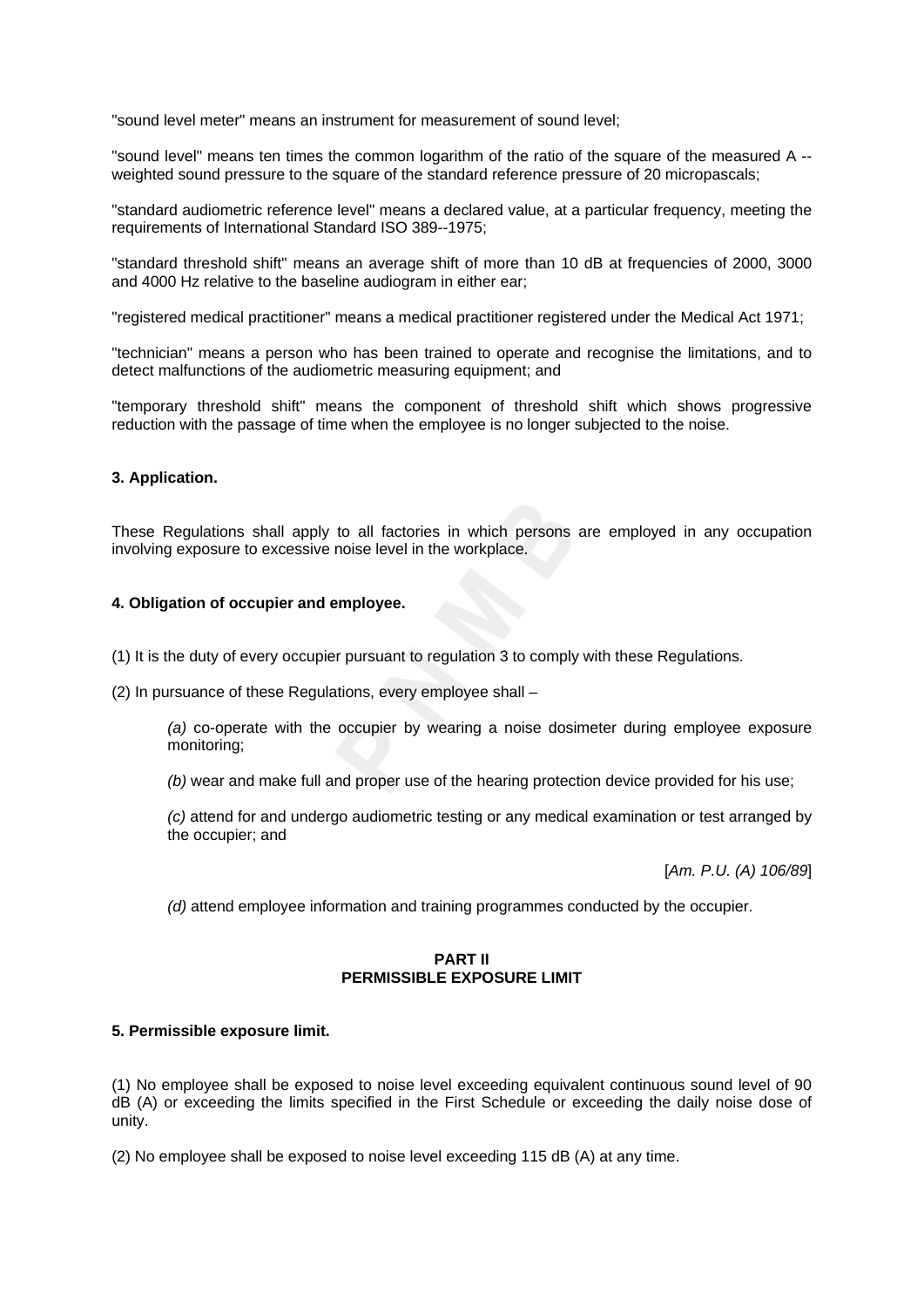## **6. Impulsive noise.**

No employee shall be exposed to impulsive noise exceeding a peak sound pressure level of 140 dB.

#### **7. Employee exposure when using hearing protection devices**

When hearing protection devices are used to supplement administrative or engineering controls to comply with the requirement of regulation 5 and all the provisions of these Regulations have been met, employee exposure, for the purpose of determining whether the occupier has complied with the requirement of regulation 5, may be considered to be at the level provided by the attenuation factor of the hearing protection device for the periods being used.

### **PART III EXPOSURE MONITORING**

## **8. General.**

(1) For the purposes of this Part, employee exposure is the exposure which would occur if the employee is not using a hearing protection device.

(2) Every occupier shall conduct employee exposure monitoring to determine if any employee may be exposed to noise level at or above the action level.

(3) All continuous, intermittent, and impulsive noise levels from 80 dB to 130 dB shall be integrated into the computation to determine employee exposure in pursuance to sub-regulation (2).

(4) Exposure monitoring conducted in pursuance to sub-regulation (2) shall be representative of the monitored employee's normal and daily exposure to noise level.

#### **9. Initial employee exposure monitoring.**

(1) An occupier shall conduct initial exposure monitoring in pursuance to regulation 8 within six months from the date these Regulations take effect.

(2) An initial employee exposure monitoring may be limited to one or more representative employee or employees from a particular group of employees performing the same work or from the same workplace, who the occupier reasonably believes is or are exposed to noise level representative of the group of employees.

*[Am. P.U. (A) 106/89]*

#### **10. Negative initial employee exposure monitoring.**

[*Am. P.U. (A) 106/89*]

(1) Where an initial employee exposure monitoring shows the possibility of any employee exposure to noise level at or above the action level, the occupier shall determine noise exposure levels for employees engaged in the same work or from the same workplace within six months from the date of receipt of the results of the initial employee exposure monitoring.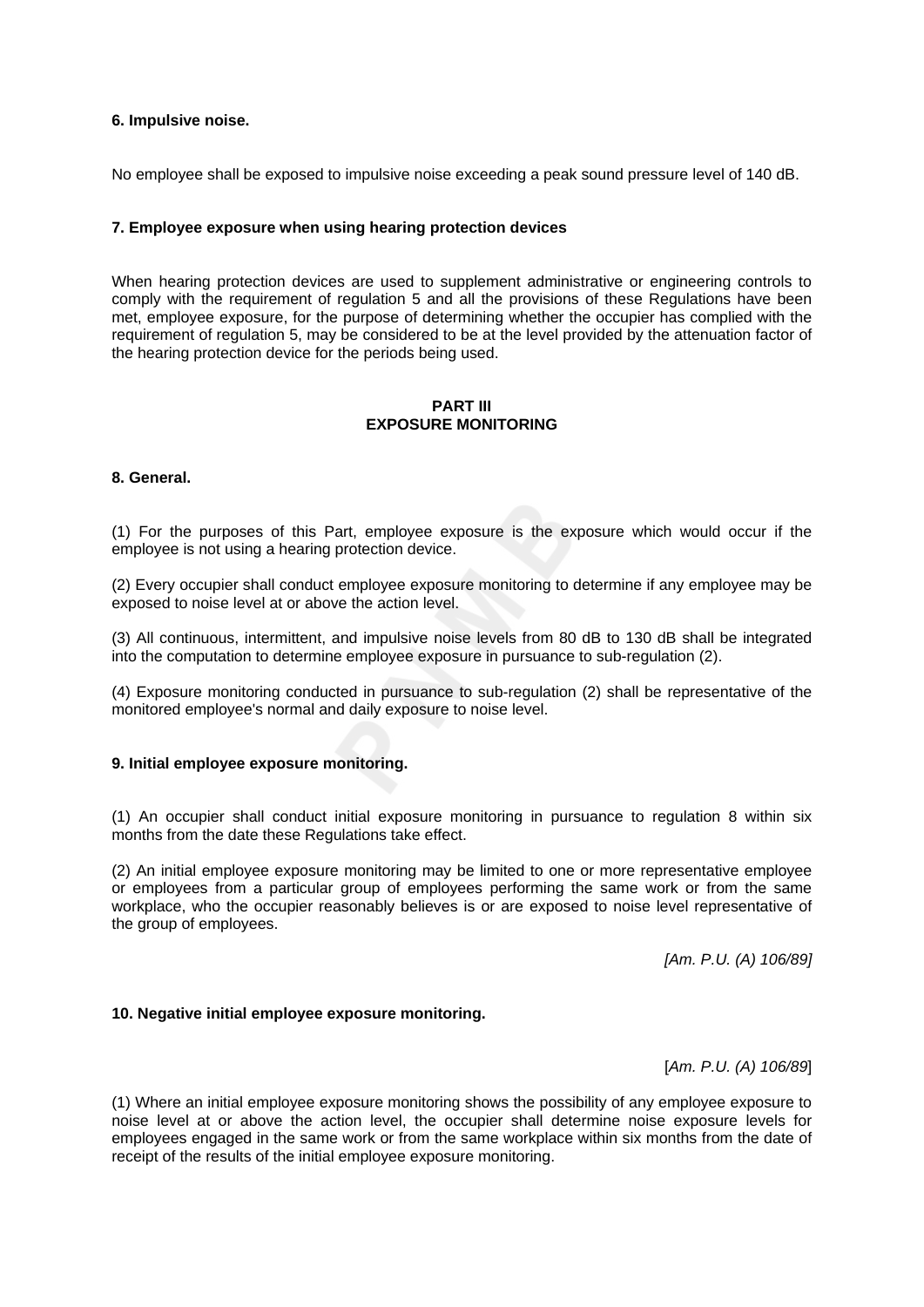(2) An employee exposure monitoring may be limited to one or more representative employee or employees from a particular group of employees performing the same work, or from the same workplace, who the occupier reasonably believes is or are exposed to noise level representative of the group of employees.

## **11. Positive initial employee exposure monitoring.**

[*Am. P.U. (A) 106/89*]

Where an initial employee exposure monitoring shows that no employee is exposed to noise level at or above the action level, the occupier need not determine noise exposure levels for each and every employee engaged in the same work or from the same workplace except as otherwise provided in regulation 12.

#### **12. Additional monitoring.**

Whenever there has been a production, process, equipment, control measures or personnel change in the factory, the occupier shall conduct additional monitoring within six months from the date of such change or changes.

#### **13. Employee notification.**

Within two weeks after the receipt of the employee exposure monitoring results, the occupier shall notify each employee of the results of the monitoring.

#### **14. Approved equipment: Competent person to conduct monitoring.**

(1) The occupier shall use approved noise measuring equipment for employee exposure monitoring.

(2) Employee exposure monitoring shall be conducted by a competent person.

#### **PART IV METHODS OF COMPLIANCE**

#### **15. Hearing protection devices.**

[*Am. P.U. (A) 106/89*]

The occupier shall reduce and maintain employee exposure to noise level below the limits prescribed in regulation  $5$  by  $-$ 

- *(a)* engineering control as far as is reasonably practicable;
- *(b)* administrative control; or
- *(c)* both the above.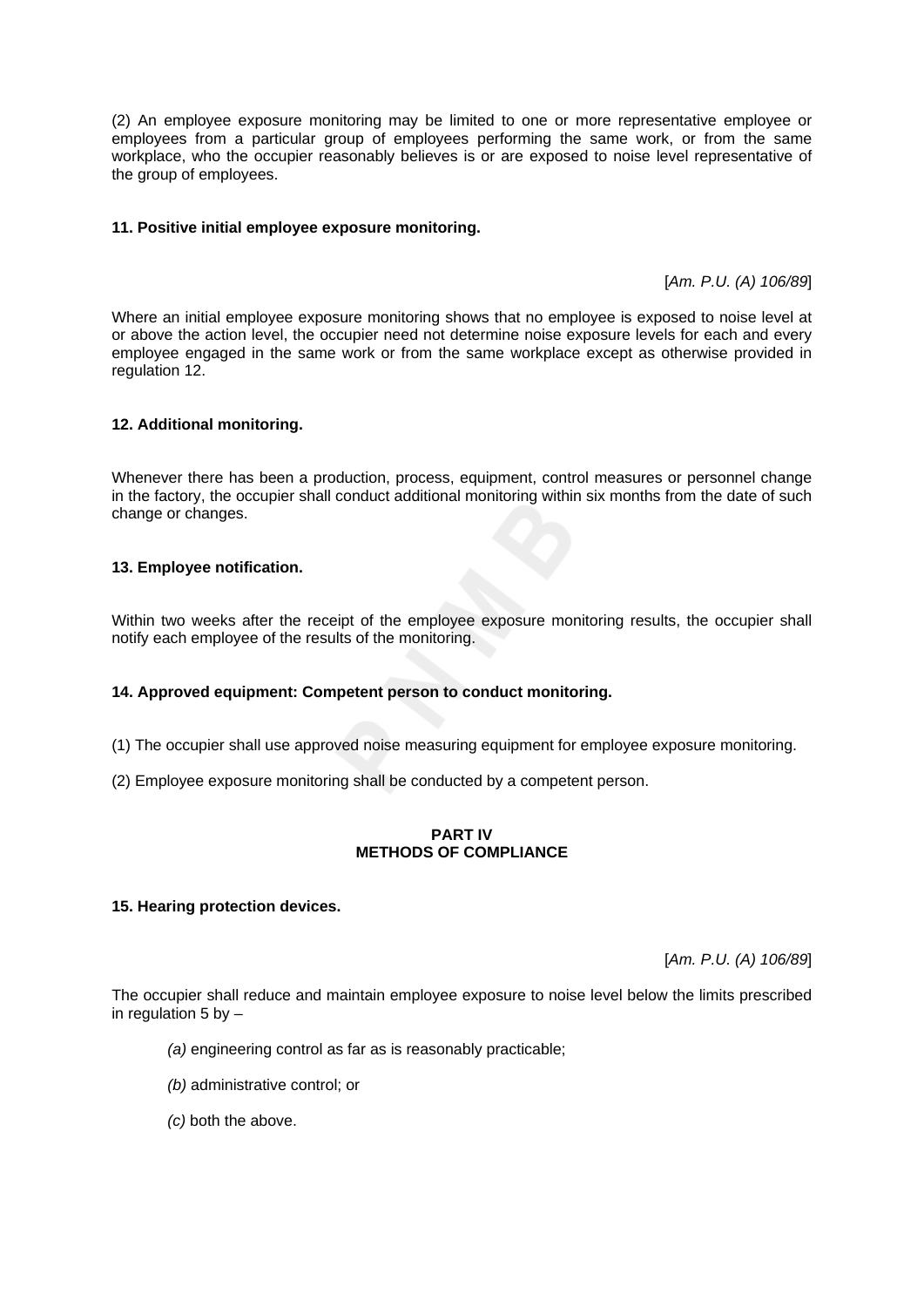## **16. Engineering and administrative control.**

[*Am. P.U. (A) 106/89*]

Whenever it is not feasible to comply with regulation 15 *(a)* or *(b)* or when the controls provided under regulation 15 *(c)* do not reduce employee exposure to a noise level below the limits prescribed in regulation 5, the occupier shall provide or supplement such controls with approved hearing protection devices in accordance with Part V of these Regulations.

## **PART V HEARING PROTECTION DEVICES**

#### **17. General.**

(1) An occupier shall, at no cost to the employee, provide an approved hearing protection device to, and ensure its use by -

*(a)* an employee exposed to noise level at or above the limits prescribed in regulations 5 and 6;

*(b)* an employee receiving a daily noise dose between 0.5 and 1.0 if his baseline audiogram shows a hearing impairment, or if his annual audiogram shows a standard threshold shift; or

*(c)* an employee who is required to wear a hearing protection device in accordance with the provisions of these Regulations.

(2) The hearing protection device provided in pursuance to sub-regulation (1) shall –

- *(a)* correctly fit the employee;
- *(b)* be compatible with the job requirement of the employee; and
- *(c)* not prejudice the health of the employee.

#### **18. Hearing protection device attenuation.**

(1) A hearing protection device provided in pursuance to regulation 17 (1) *(a)* shall attenuate employee exposure to noise level below the limits prescribed in regulations 5 and 6.

(2) Hearing protection devices provided in pursuance to regulation 17 (1) *(b)* and *(c)* shall attenuate employee exposure to noise level below the action level.

#### **19. Procedures on issuance, maintenance, inspection and training.**

An occupier shall establish and implement procedures on the issuance, maintenance, inspection and training in the use of hearing protection devices.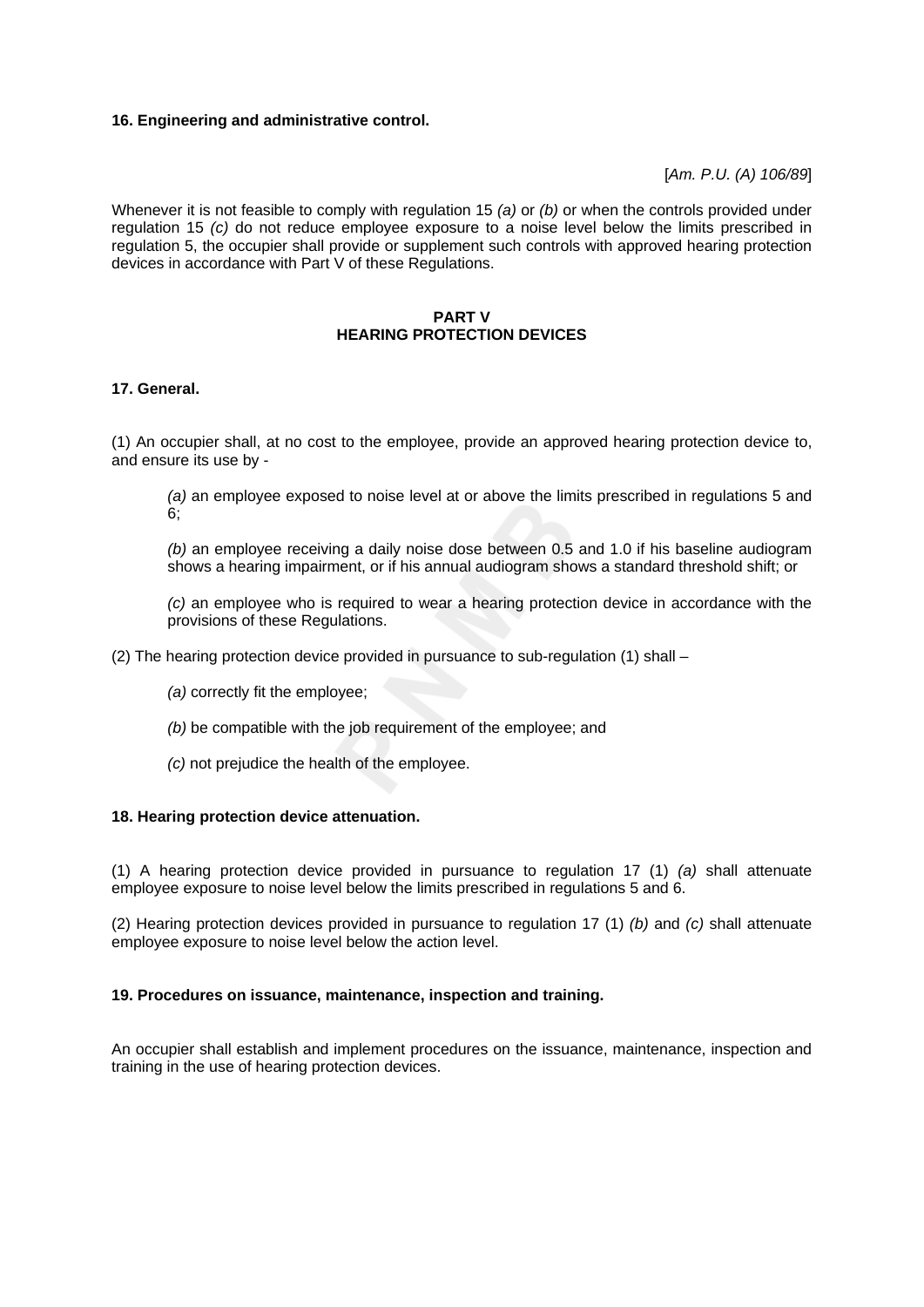## **PART VI AUDIOMETRIC TESTING PROGRAMME**

## **20. General.**

(1) An occupier shall establish and maintain an audiometric testing programme for all employees exposed to noise level at or above the action level.

- (2) The programme shall be conducted at no cost to the employees.
- (3) The programme shall be conducted under the supervision of a registered medical practitioner.
- (4) An audiometric test shall
	- *(a)* be conducted by a technician under the supervision of a registered medical practitioner;
	- *(b)* be preceded by a period of quiet of at least fourteen hours;

*(c)* be carried out in a room with background noise level meeting the requirements specified in the Second Schedule; and

*(d)* be of pure tone, air conduction, with test frequencies including 500, 1000, 2000, 3000, 4000 and 6000 Hz taken separately for each ear.

## **21. Baseline audiogram and occupational and medical history record.**

An occupier shall establish –

*(a)* a valid baseline audiogram against which subsequent audiograms shall be compared; and

*(b)* a record of the medical and occupational history, particularly in relation to past ear diseases and exposure to noise,

for every employee within twelve months from the date these Regulations take effect or within six months from the day the employee commences work.

## **22. Frequency of audiometric testing.**

An occupier, after obtaining the baseline audiogram of an employee, shall repeat the audiometric test on the employee –

*(a)* every year for an employee exposed to noise level at or above the limits prescribed in regulation 5;

*(b)* every year for an employee whose baseline audiogram shows a hearing impairment, or where his annual audiogram shows a standard threshold shift; and

*(c)* once in every two years for an employee exposed to noise level at or above the action level but less than the limits prescribed in regulation 5.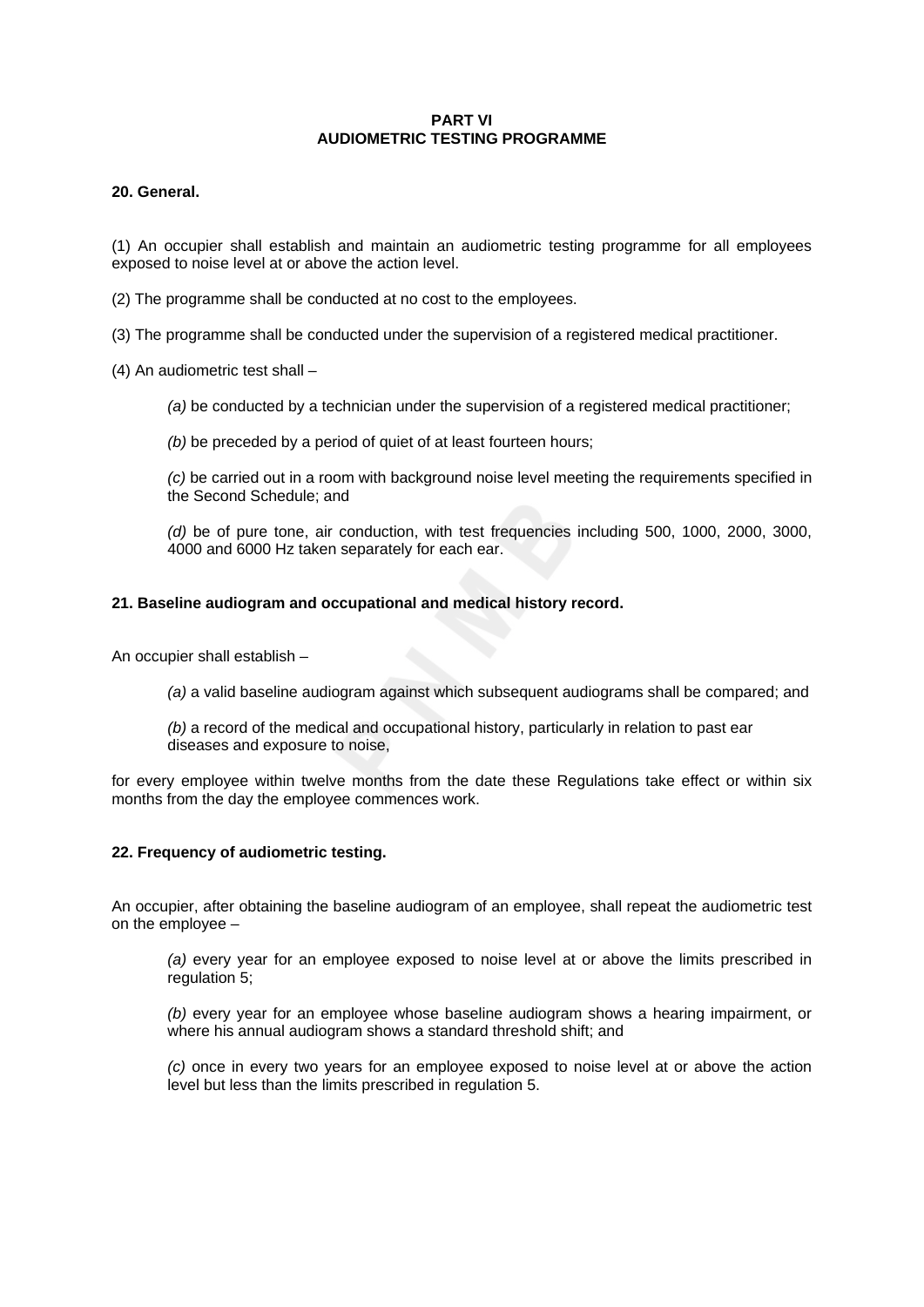## **23. Retest.**

If the registered medical practitioner, after reviewing the annual and baseline audiograms of the employee and after taking into consideration the effect of temporary threshold shift, is of an opinion that a standard threshold shift has occurred, he shall notify the occupier and the occupier shall retest the employee within three months from the date of the last audiometric test.

## **24. Permanent standard threshold shift.**

If the registered medical practitioner, after reviewing the retest audiogram and after examining the employee, is of an opinion that a permanent standard threshold shift has occurred, he shall notify the Chief Inspector and the occupier and the occupier shall –

*(a)* inform the employee of the results of the retest within three weeks after being so notified;

*(b)* provide the employee, if he has not been so provided, with a hearing protection device in pursuance to Part V of these Regulations; and

*(c)* refit and retrain the employee in the use of a hearing protection device if he has been so provided with such a device.

## **25. Revised baseline audiogram.**

The baseline audiogram shall be replaced with the annual or retest audiogram if the annual or retest audiogram reveals –

- *(a)* a permanent standard threshold shift; or
- *(b)* improved hearing threshold with respect to the baseline at two or more test frequencies.

#### **26. Audiometric measuring equipment.**

Audiometric measuring instrument shall be of an approved type and shall be calibrated and maintained at regular intervals.

#### **PART VII EMPLOYEE INFORMATION AND TRAINING**

#### **27. Training.**

(1) The occupier shall institute a training programme for, and ensure the participation of all employees exposed to noise level at or above the action level.

(2) The occupier shall ensure that during the training programme each employee is informed of the following:

- *(a)* the provisions of these Regulations;
- *(b)* the effects of noise on hearing;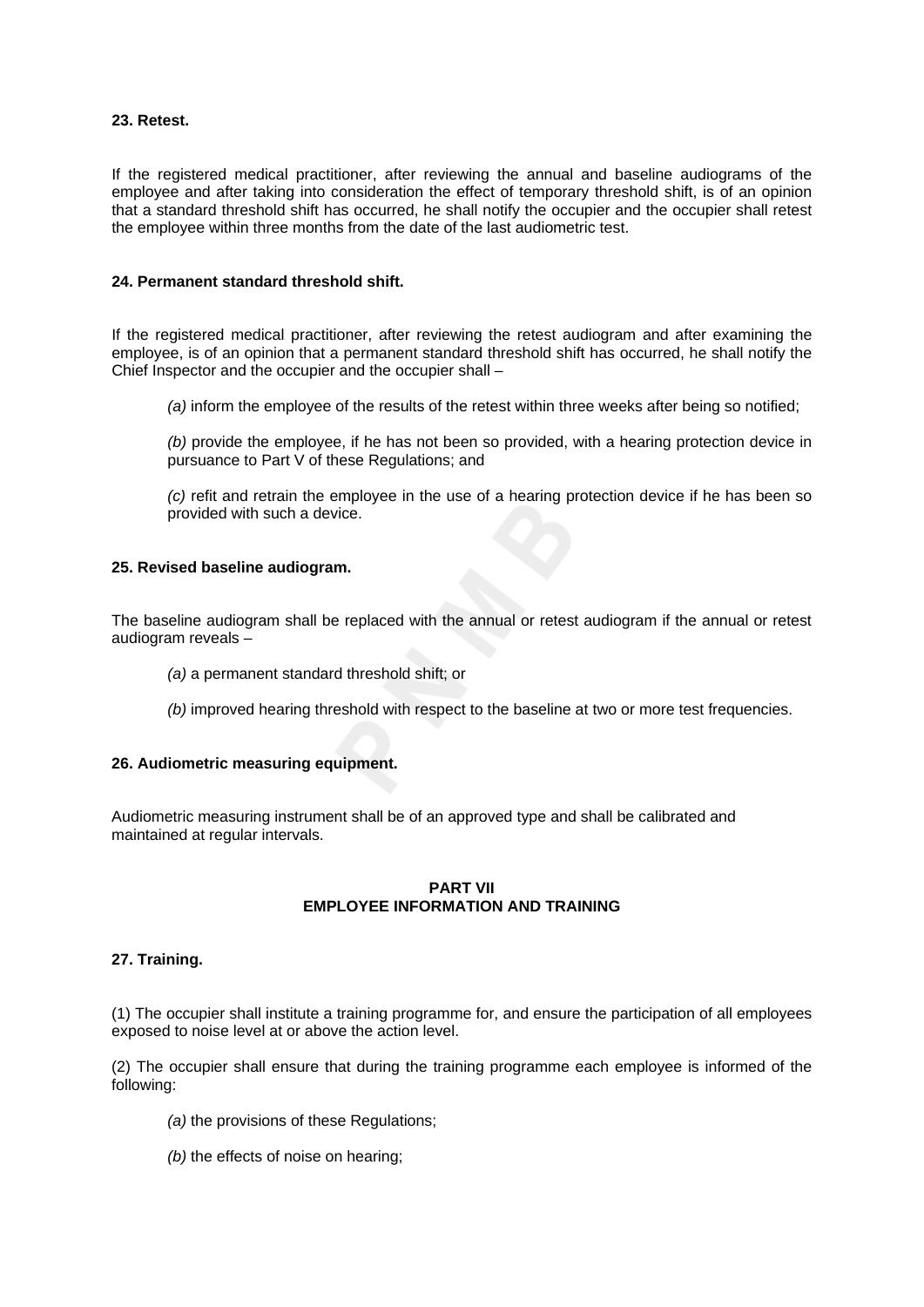*(c)* the purpose of hearing protection devices, the advantages, disadvantages and attenuation of various types of hearing protection devices, and instructions on their selection, fitting, use and care; and

- *(d)* the purpose of an audiometric testing and an explanation of the test procedures.
- (3) The training programme shall be repeated at least once in every two years.

#### **PART VIII WARNING SIGNS**

#### **28. Warning signs.**

(1) Warning signs shall be posted at entrances to or on the periphery of all well-defined work areas in which workers may be exposed at or above the limits prescribed in regulations 5 and 6.

(2) The warning signs shall clearly indicate that the area is a high noise area and that hearing protection devices shall be worn.

## **PART IX RECORD KEEPING**

## **29. Exposure monitoring records.**

(1) The occupier shall establish and maintain an accurate record of all exposure monitoring conducted in pursuance to Part III of these Regulations.

(2) The record shall include the following information :

- *(a)* the name of the employee and the daily noise dose;
- *(b)* the location, date and time of measurement and the noise level obtained; and
- *(c)* the type, model and date of calibration of the noise measuring equipment.

(3) The occupier shall maintain these exposure monitoring records for as long as the employee is employed.

## **30. Audiometric test records.**

(1) The occupier shall keep an accurate record of all employee audiograms taken in pursuance to Part VI of these Regulations.

- (2) The record shall include the following information:
	- *(a)* the name and job location of the employee;
	- *(b)* the date of the audiogram;
	- *(c)* the name of the person conducting the test;
	- *(d)* the model, make and serial number of the audiometric testing equipment; and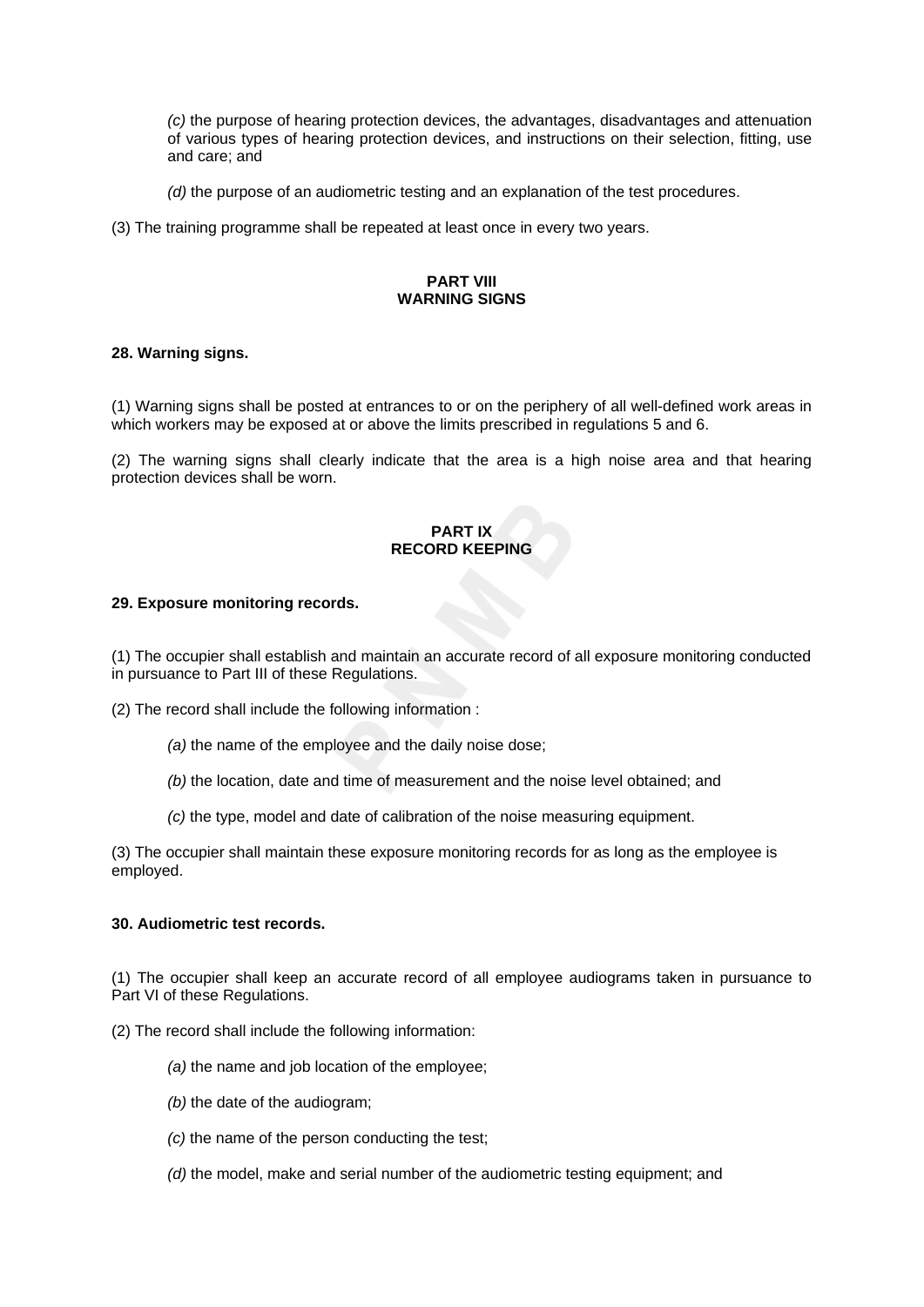*(e)* the date of the last calibration of the audiometric testing equipment.

(3) Audiometric test records shall be retained for as long as the employee is employed and thereafter for a period of five years.

## **31. Availability of records.**

The occupier shall make available upon request all records required to be maintained under these Regulations to the Chief Inspector.

## **32. Transfer of records.**

(1) Whenever an occupier has ceased to carry on business, the successor occupier shall receive and retain all records required to be maintained under these Regulations.

(2) Whenever an occupier has ceased to carry on business and there is no successor occupier to receive and retain the records required to be maintained under these Regulations, the records shall be transmitted to the Chief Inspector.

(3) At the expiration of the retention period for the records required to be maintained under regulations 29 and 30, the occupier shall give the Chief Inspector at least three months notice that he intends to dispose of such records, and he shall transmit those records to the Chief Inspector if requested to do so within that period.

## **PART X MISCELLANEOUS**

#### **33. Amendment of Schedule.**

The Minister may by order amend the Schedule at any time.

#### **34. Penalty.**

Any person who contravenes any provision of these Regulations shall be guilty of an offence and shall, on conviction, be liable to a fine not exceeding one thousand ringgit.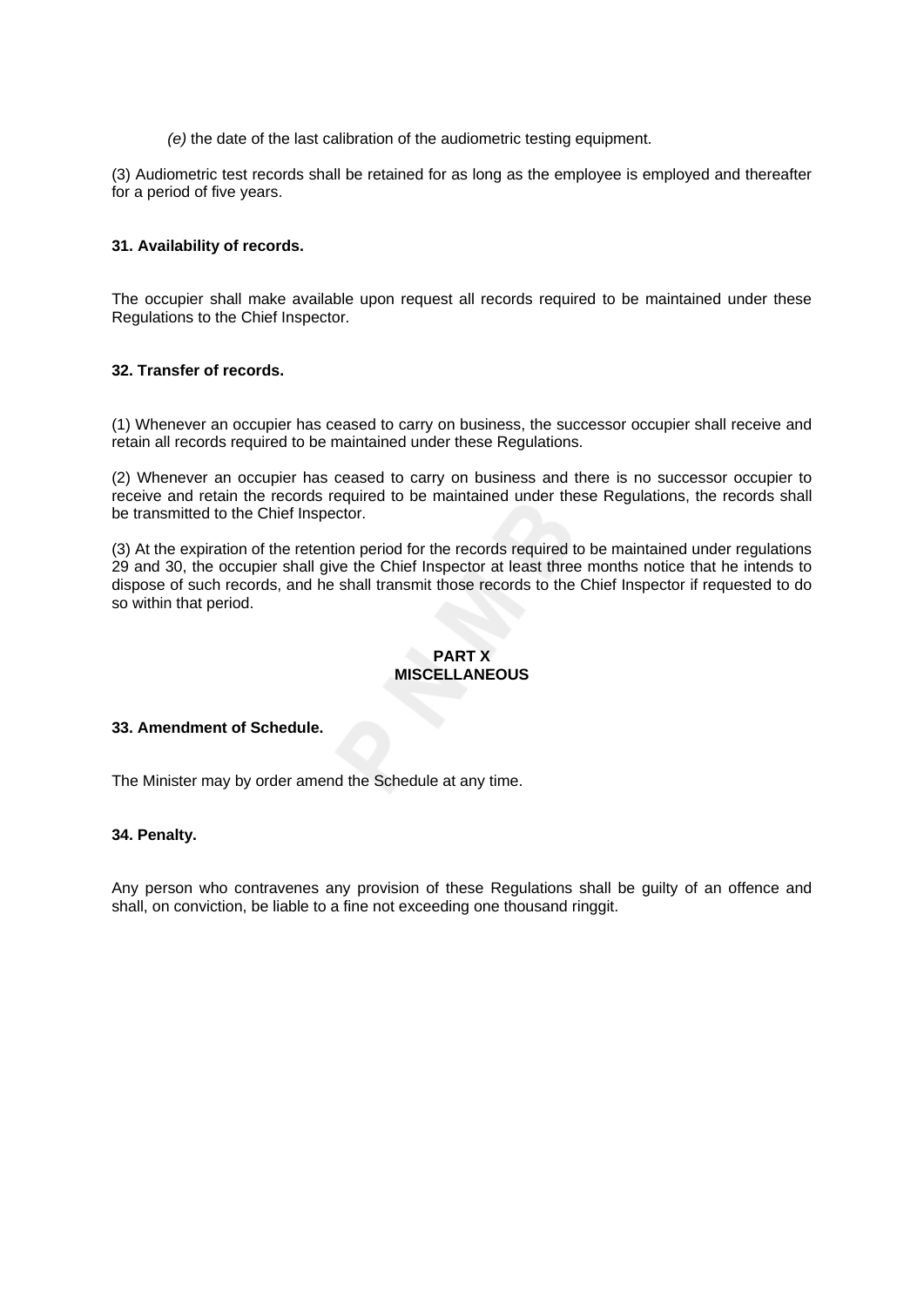## **FIRST SCHEDULE**

# (Regulation 5 (1))

# Permissible Exposure Limits

| Noise Level   | Duration of Exposure Permitted per day |  |  |  |
|---------------|----------------------------------------|--|--|--|
| (dB (A)-slow) | (hours-minute)                         |  |  |  |
| 85            | $16 - 0$                               |  |  |  |
| 86            | 13-56                                  |  |  |  |
| 87            | $12 - 8$                               |  |  |  |
| 88            | 10-34                                  |  |  |  |
| 89            | $9 - 11$                               |  |  |  |
| 90            | $8-0$                                  |  |  |  |
| 91            | $6 - 58$                               |  |  |  |
| 92            | $6 - 4$                                |  |  |  |
|               | [Am. P.U.(A) 106/89]                   |  |  |  |
| 93            | $5 - 17$                               |  |  |  |
| 94            | $4 - 36$                               |  |  |  |
| 95            | $4 - 0$                                |  |  |  |
| 96            | $3 - 29$                               |  |  |  |
| 97            | $3 - 2$                                |  |  |  |
| 98            | $2 - 50$                               |  |  |  |
| 99            | $2 - 15$                               |  |  |  |
| 100           | $2 - 0$                                |  |  |  |
| 101           | $1 - 44$                               |  |  |  |
| 102           | $1 - 31$                               |  |  |  |
| 103           | $1 - 19$                               |  |  |  |
| 104           | $1 - 9$                                |  |  |  |
| 105           | $1 - 0$                                |  |  |  |
| 106           | $0 - 52$                               |  |  |  |
| 107           | $0 - 46$                               |  |  |  |
| 108           | $0 - 40$                               |  |  |  |
| 109           | $0 - 34$                               |  |  |  |
| 110           | $0 - 30$                               |  |  |  |
| 111           | $0 - 26$                               |  |  |  |
| 112           | $0 - 23$                               |  |  |  |
| 113           | $0 - 20$                               |  |  |  |
| 114           | $0 - 17$                               |  |  |  |
| 115           | $0 - 15$                               |  |  |  |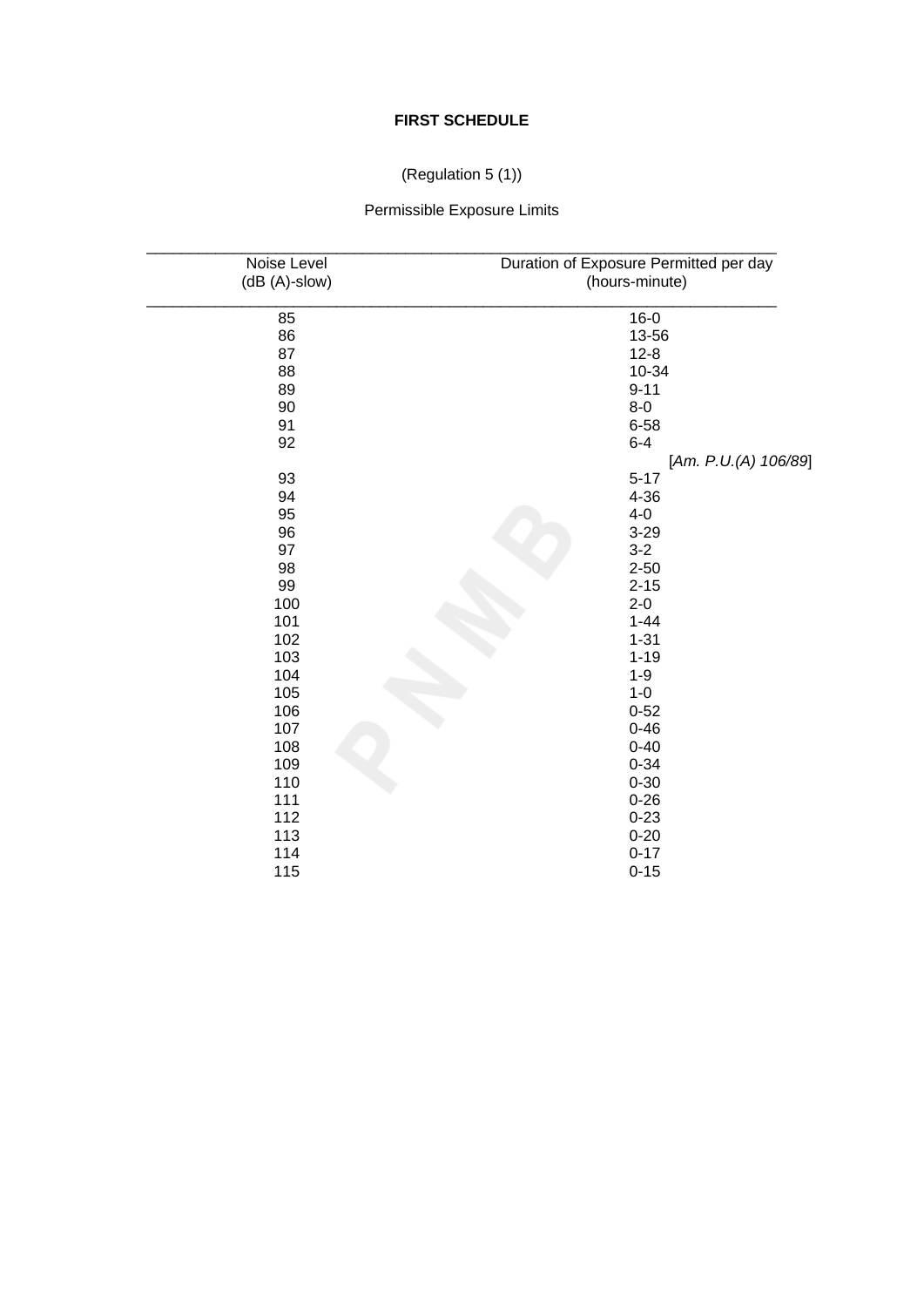## **SECOND SCHEDULE**

(Regulation 20 (4) (*c*))

## Maximum Allowable Octave - Band Sound Pressure Levels for Audiometric Test Rooms

| Octave-band centre frequency (Hz) | 500 | 1000 | 2000 | 4000 | 8000 |
|-----------------------------------|-----|------|------|------|------|
| Sound Pressure Level, dB          | 27  | 30   | 35   | 42   | 41   |

Made the 10th December 1988. [KB. (S) 32/1/2/5/1/1; PN. (PU2) 235/V.]

> ENCIK LEE KIM SAI, *Minister of Labour*